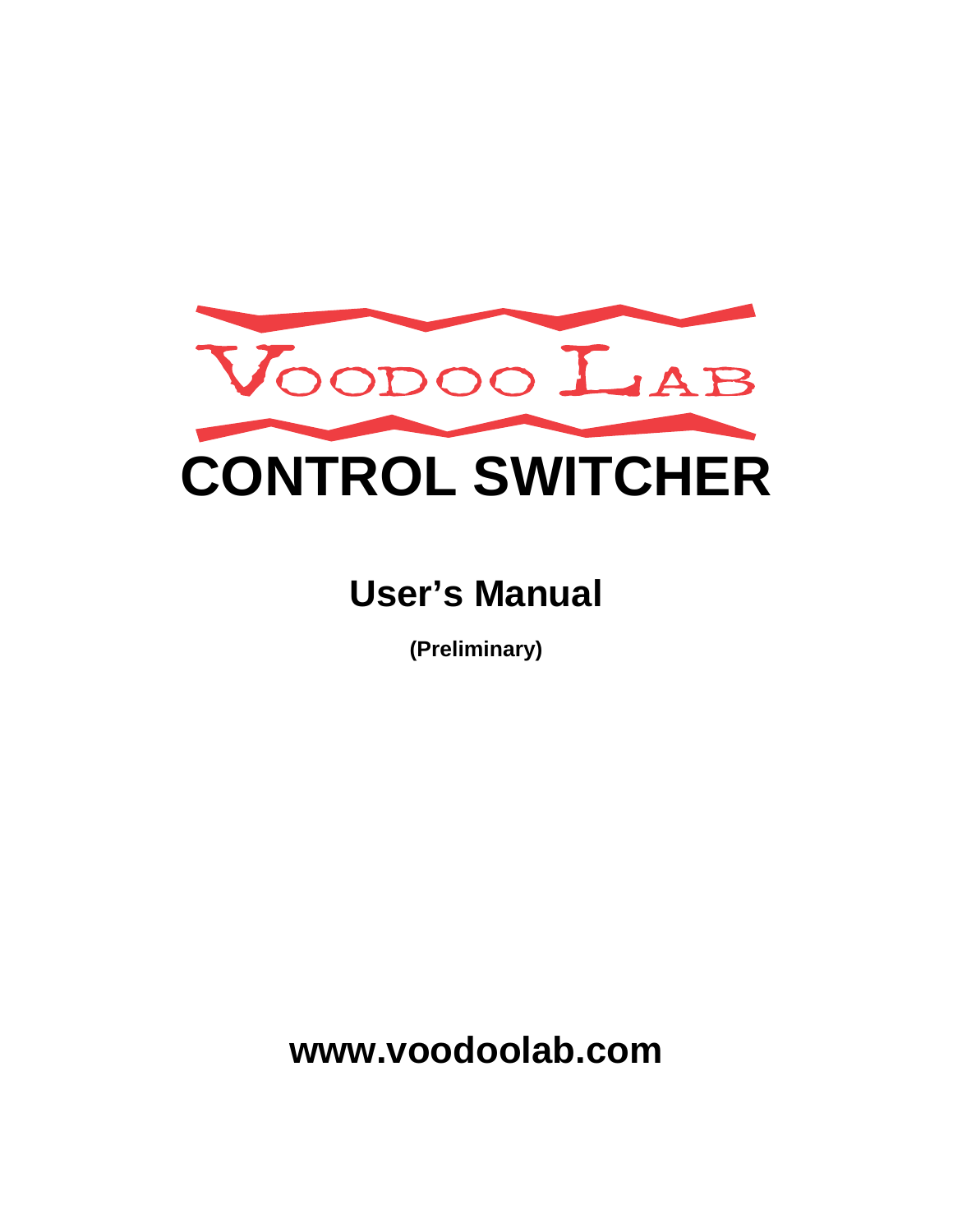Copyright ©2010 by Digital Music Corporation.

This publication is protected by copyright and all rights are reserved. Voodoo Lab, Control Switcher, Pedal Power, Ground Control, and Commander are trademarks of Digital Music Corp.

rev 0.8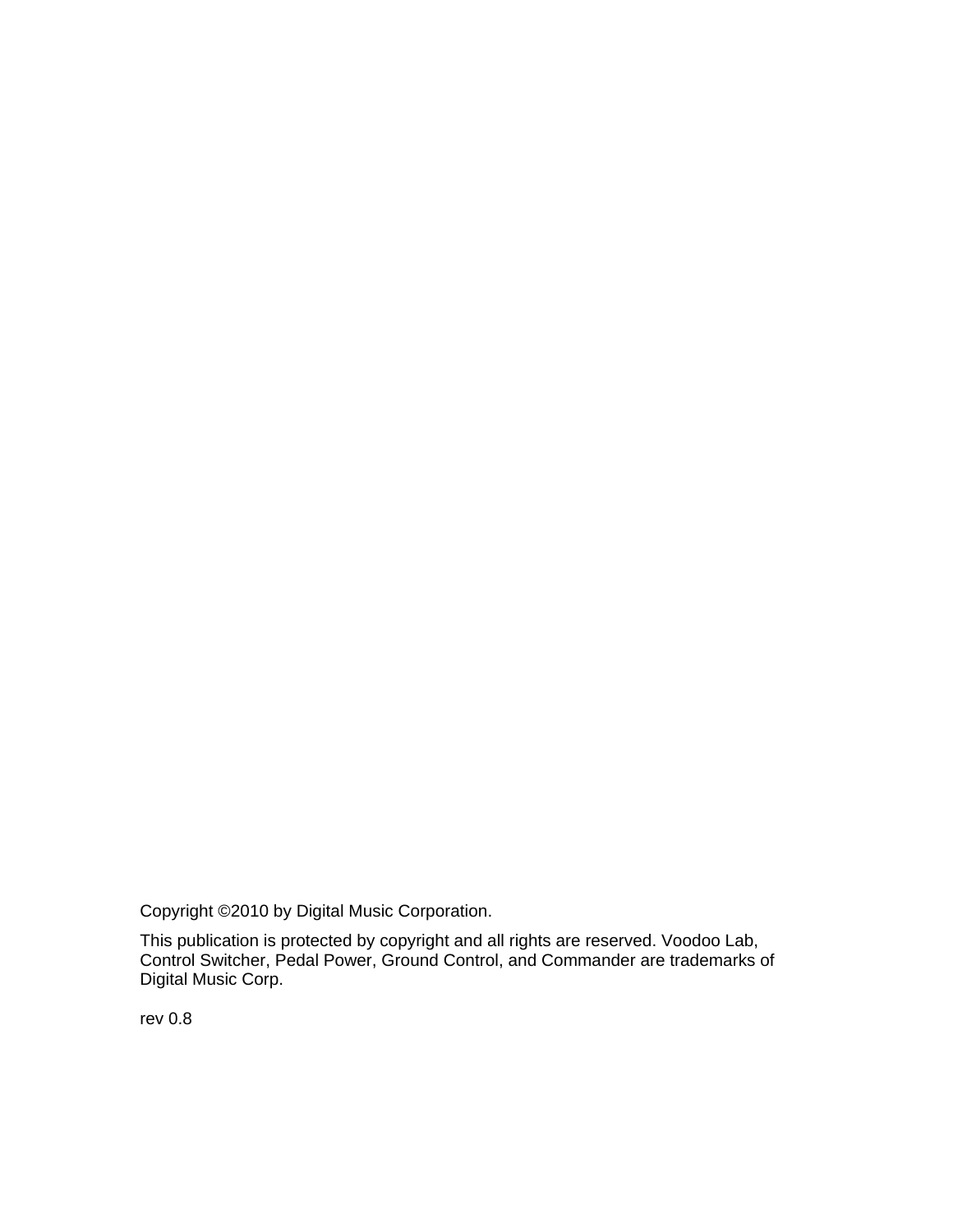## **INTRODUCTION**

Voodoo Lab Control Switcher lets you replace your amp's footswitch to instantly automate channel switching and much more. It easily interfaces with everything from vintage combos to modern heads. Plus, each switch is completely isolated so you can control multiple amps or other footswitchable devices from a single Control Switcher.

Control Switcher is plug-and-play when used with Voodoo Lab controllers, such as Ground Control Pro and Commander. It also works with any standard MIDI foot controller, or MIDI capable multi-effects pedal like Line 6 PODxt Live or TC Electronic Nova System.

Using Control Switcher with your amp gives you the ability to remotely control each function and create preset combinations of amp channels, onboard boost, reverb, EQ, and FX loops. Now everything can be automated along with your other effects in a single stomp.

Control Switcher is also a great way to expand the capabilities an existing Ground Control Pro and GCX Audio Switcher rig. Thanks to its compact, lowprofile design you can mount it inside your combo amp, head, pedalboard, or rack.

### **CONNECTIONS**

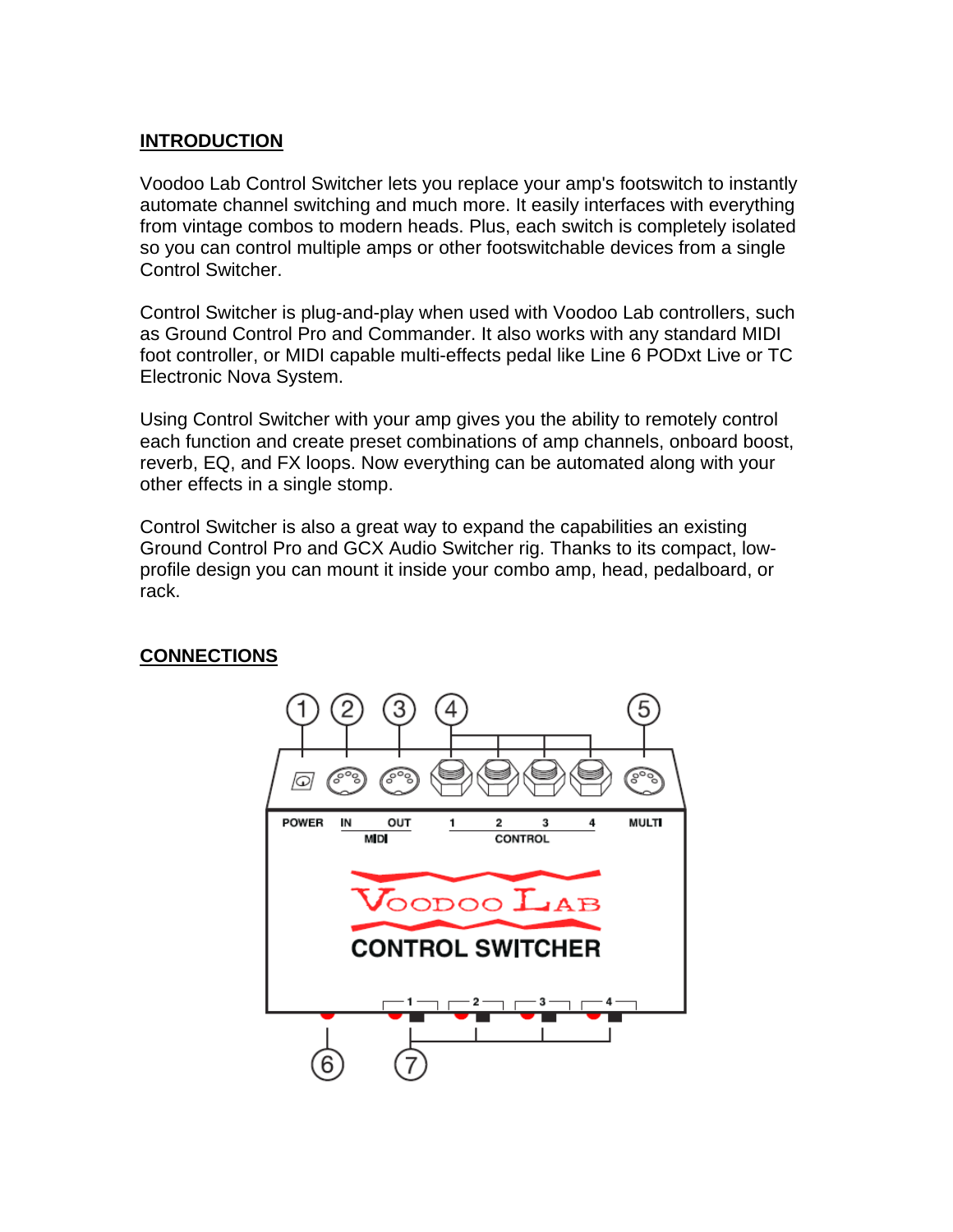- 1. **Power jack.** Requires 9V AC or DC at 120mA.
- 2. **MIDI IN.** Receives MIDI commands and provides phantom power for Voodoo Lab Ground Control Pro or Commander foot controllers.
- 3. **MIDI OUT.** Echoes commands from MIDI IN for chaining devices.
- 4. **Control Jacks (4).** Access to individual switch functions with 1/4" mono jacks.
- 5. **MULTI connector.** Access to all 4 switch functions from a single connector.
- 6. **Power LED.** Indicates Control Switcher is powered on.
- 7. **Buttons / Status LEDs.** Buttons to toggle switch functions on/off. LEDs indicate status. Also used to save programs and setup.

## **Switches**

Control Switcher includes four automated switches which are used to replace your amp's footswitch. The switches can be accessed individually from the four 1/4" mono CONTROL jacks, or combined using the MULTI connector.

The MULTI connector provides access to all four switches with a common ground. This is a standard 5-pin DIN connector which is commonly used for MIDI. Plugging into any 1/4" jack isolates and removes that switch from the MULTI connector.



*Tip: If you want to make your own amp control cable using the MULTI connector, start with a 5-pin active MIDI cable, cut off and replace the connector from one end.* 

Please contact Voodoo Lab or refer to our web site for availability of special cables for specific amps. If you don't find the cable you need, please contact us to request it.

### **MULTI Connector**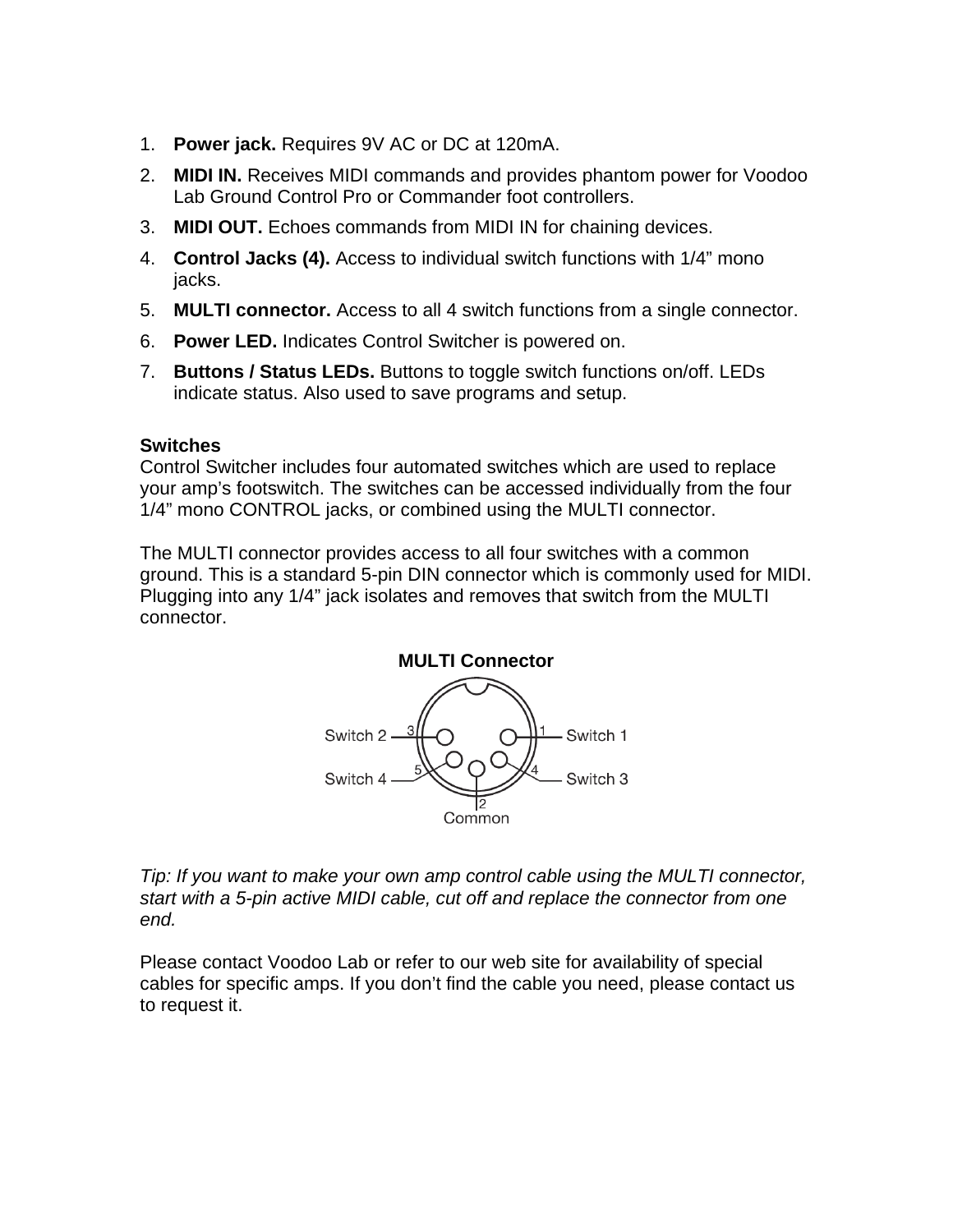#### **MIDI Connections**

Control Switcher receives MIDI commands from Ground Control Pro, Commander, or other MIDI foot controller to turn individual switches on or off, and recall preset combinations of switch settings.

You can generally route the MIDI signal from your foot controller to your devices in any order that is convenient for cabling. Start by connecting a MIDI cable from the MIDI OUT of your foot controller to the MIDI IN of your first device. Then patch from its MIDI OUT (or MIDI THRU) to the MIDI IN of your next device. Continue chaining in the manner until all devices have their MIDI inputs connected.

#### **Power**

Normally, you will power Control Switcher from its supplied adapter. To use a different adapter or power supply, you must provide 9VDC or 9VAC at 120mA to a 5.5x2.5mm barrel connector.

Control Switcher can be powered by any output of a Voodoo Lab Pedal Power 2+ with the DIP switch in the normal position, or any 9V output of a Pedal Power ISO-5, using the cable which is red on one end and black on the other. You can also power it from any 9V output of a Pedal Power AC using the cable which is red on both ends.

Control Switcher also provides phantom power to its MIDI IN jack which will power the Voodoo Lab Ground Control Pro or Commander. You must use a MIDI cable that has all 5-pins wired, commonly marked *5-pin active*.

The supplied adapter has enough capacity to power both Control Switcher and another foot controller as does Pedal Power AC. Pedal Power 2+ outputs 5 or 6, and Pedal Power ISO-5 high current output will operate Control Switcher and Commander only.

## **OPERATION**

Once Control Switcher is connected to your amp and MIDI controller, you can access individual switch functions by pressing the front panel buttons. The corresponding LED will show the state of each switch. If your foot controller has instant access buttons, these can also be assigned to directly control individual switches.

You can save preset combinations of switch settings for recall with a single button press. How to do this will depend on which type of MIDI foot controller you're using. The following sections explain using Commander with the different types of controllers.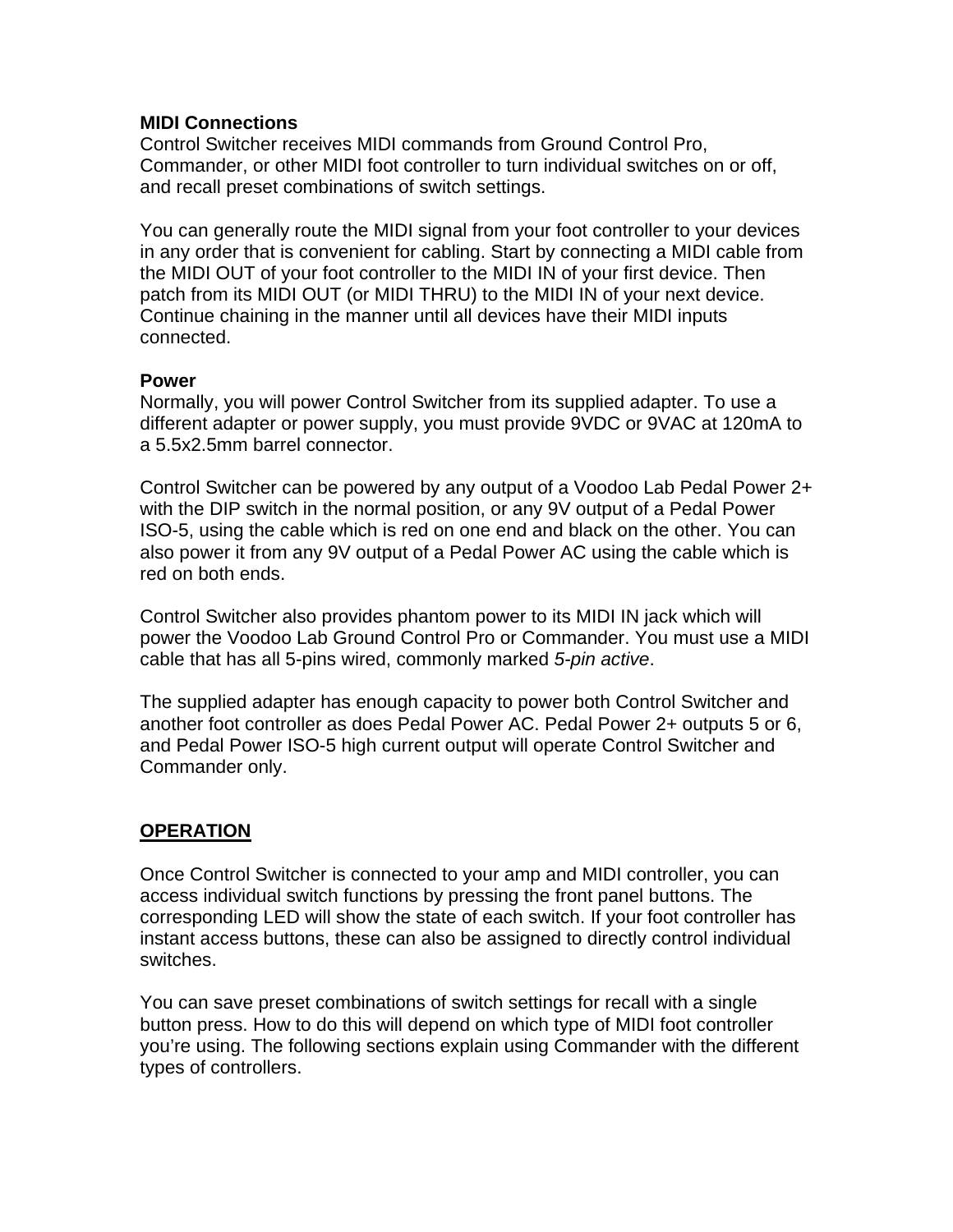## **USE WITH GROUND CONTROL PRO**

Using a Voodoo Lab Ground Control Pro MIDI foot controller, you will access Control Switcher as if it were four loops of a GCX Guitar Audio Switcher. Ground Control Pro assigns loops in the order the devices are chained. For example, a Control Switcher connected directly to Ground Control Pro's MIDI OUT will be GCX#1 loops 1-4. A 2nd Control Switcher would then be GCX#1 loops 5-8. Alternately, if MIDI is routed to a GCX first and then Control Switcher, the GCX is #1 and Control Switcher becomes GCX#2.

You need to setup Ground Control Pro as if you have a GCX. Here's how:

1.) Press both SETUP buttons to enter setup mode.

2.) Press EXPANDERS.

3.) Press YES/+ to turn on GCX-1. You have enabled GCX#1 loops 1-8. To enable more GCX loops, press BANK  $\downarrow$  then YES/+ to turn on GCX-2. You can enable up to four GCX modules for 32 loops.

4.) Press either SETUP button to see "EXIT Y/N" then press YES/+ to exit setup mode.

Please refer to the Ground Control Pro user's manual for a detailed description of how to assign instant access buttons to individual loops and create preset combinations of loop settings.

## **USE WITH COMMANDER**

Using a Voodoo Lab Commander, here's how to create presets:

1.) Press Control Switcher buttons to select the switch functions you want.

2.) Select bank 1-5 or 6-10 on Commander.

3.) Hold down BANK/STORE until it starts blinking (about 3 seconds), then hit the desired preset button at the same time.

Now recalling presets from Commander will configure your amp, and select any desired combination of pedal effects.

Please refer to the Commander user's manual for more detailed information.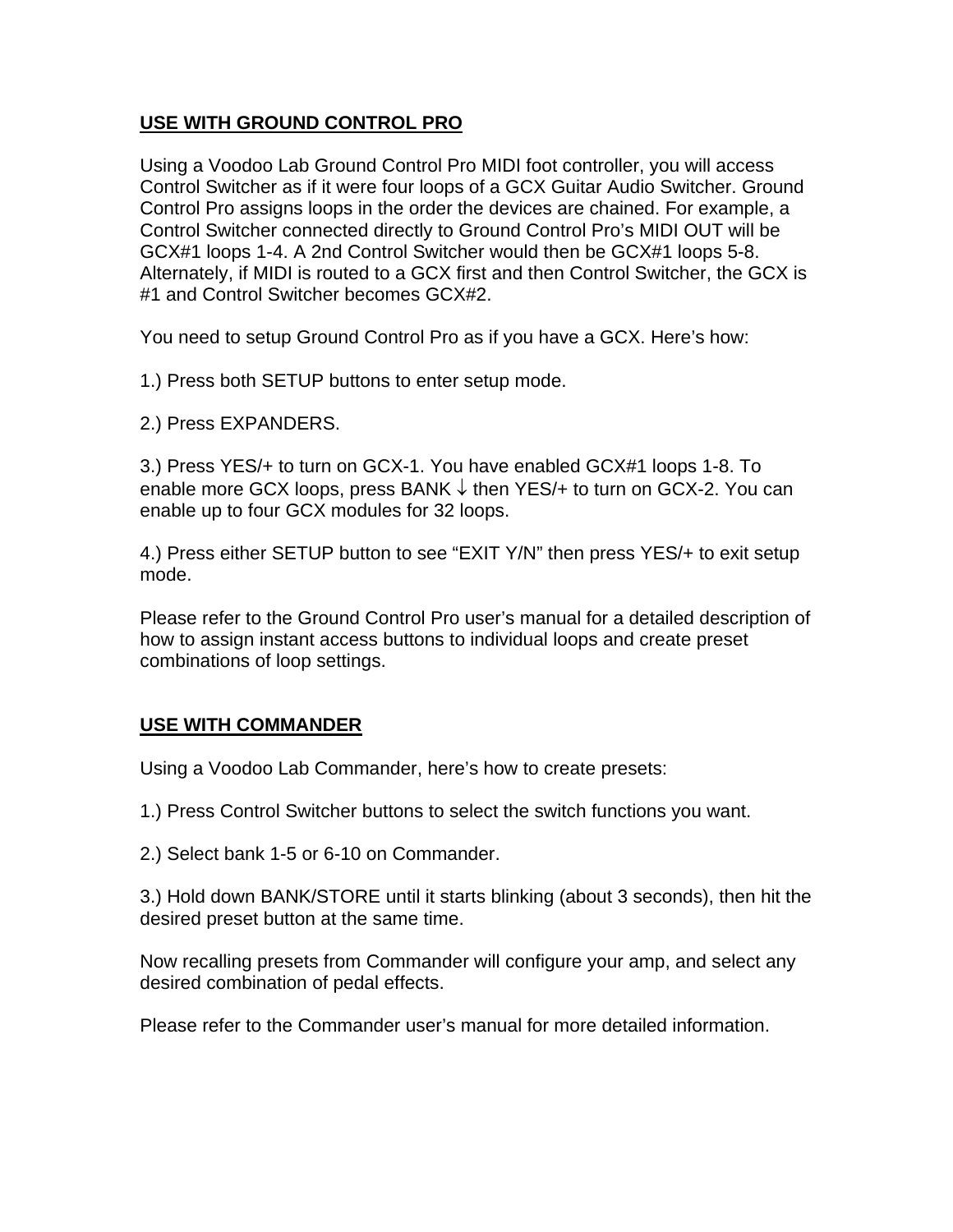## **USE WITH OTHER MIDI FOOT CONTROLLERS**

You can use Control Switcher with any MIDI controller capable of sending program change (PC) or control change (CC) messages. Following the instructions below in the SETUP section of this manual, you will set Control Switcher to respond to either PC, CC or both message types, as well as which MIDI channel. If you are using CC, you also need to specify which group of CC numbers.

Once setup, you can save and then recall preset combinations of switch settings by sending a PC message from your MIDI foot controller. Here's how:

1.) Send the PC message from your foot controller for the preset you want to create.

2.) Set the Control Switcher switches to the desired combination.

3.) Press and hold button #1. At the same time, press button #4. The LEDs will blink to confirm that you saved the preset.

Now whenever Control Switcher receives this PC message, it will recall your switch settings.

*Note: You must configure Control Switcher to respond to MIDI program change messages. To do this, go to the following sections of this manual:* 

> *SETUP: MIDI Program Change and Control Change Enable SETUP: Set MIDI Channel*

*To use MIDI control change messages for Instant Access buttons, go here as well:* 

 *SETUP: Select Control Change Numbers*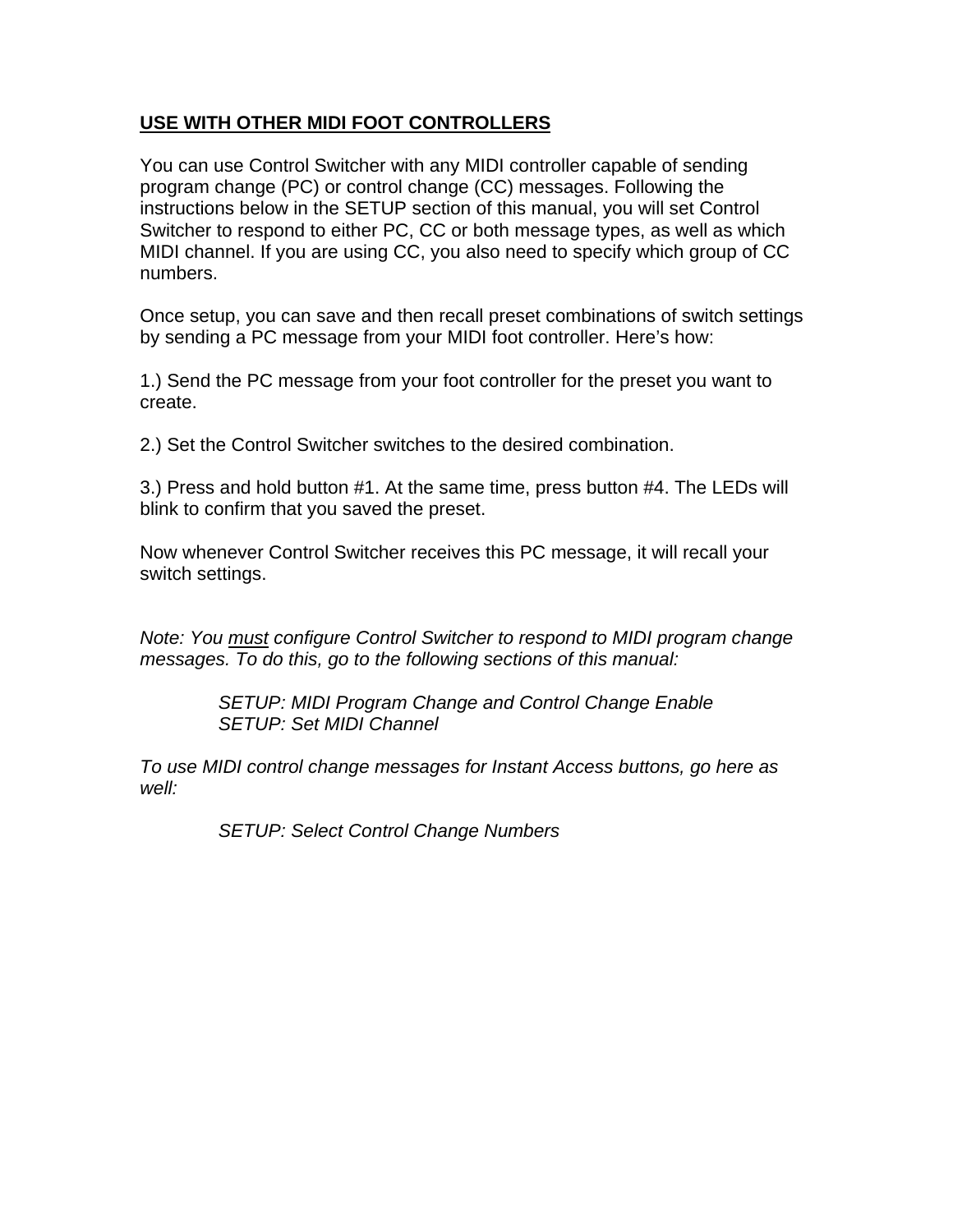## **SETUP**

#### **Set Switch Function**

Each of the four switches can be set to function as normal, reverse or momentary.

Normal: This is the default setting and works correctly for most applications. The LED shows the actual state of the switch. It will be off when the switch is off (open), and on when the switch is on (closed). This is sometimes referred to as "normally open" or N.O.

Reverse: This setting reverses the state of the LED. You should use reverse if the LED is backwards. The LED will be on when the switch is off (open), and it will be off when the switch is on (closed). This is sometimes referred to as "normally closed" or N.C.

Momentary: Some amplifiers and effects will require the switch to be pulsed. This simulates the action of a momentary switch. A momentary switch is on when you step on it, and goes off immediately when you pick up your foot.

Here's how you set the switch function:

1.) Apply power while holding down button #1. LED #1 will flash until you release the button.

2.) Press each button to set the corresponding switch's function. The LED indicates the setting.

| I ED            | <b>Switch Function</b> |
|-----------------|------------------------|
| าff             | Normal                 |
| Ωn              | Reverse                |
| <b>Blinking</b> | Momentary              |

3.) Remove power when finished.

### **Set Momentary Mode**

Switches set to function as momentary will pulse once to turn on and pulse again to turn off. This is how a momentary switch that selects between two amp channels or controls a single function like boost or EQ will normally work. This is the default and is called *pulse on/off*.

Some amps will use multiple momentary switches where each one selects a different channel. For example, you may have three separate switches for clean, rhythm and lead channels. In this case, you only pulse the switch for the channel you are selecting. This is called *pulse on only*.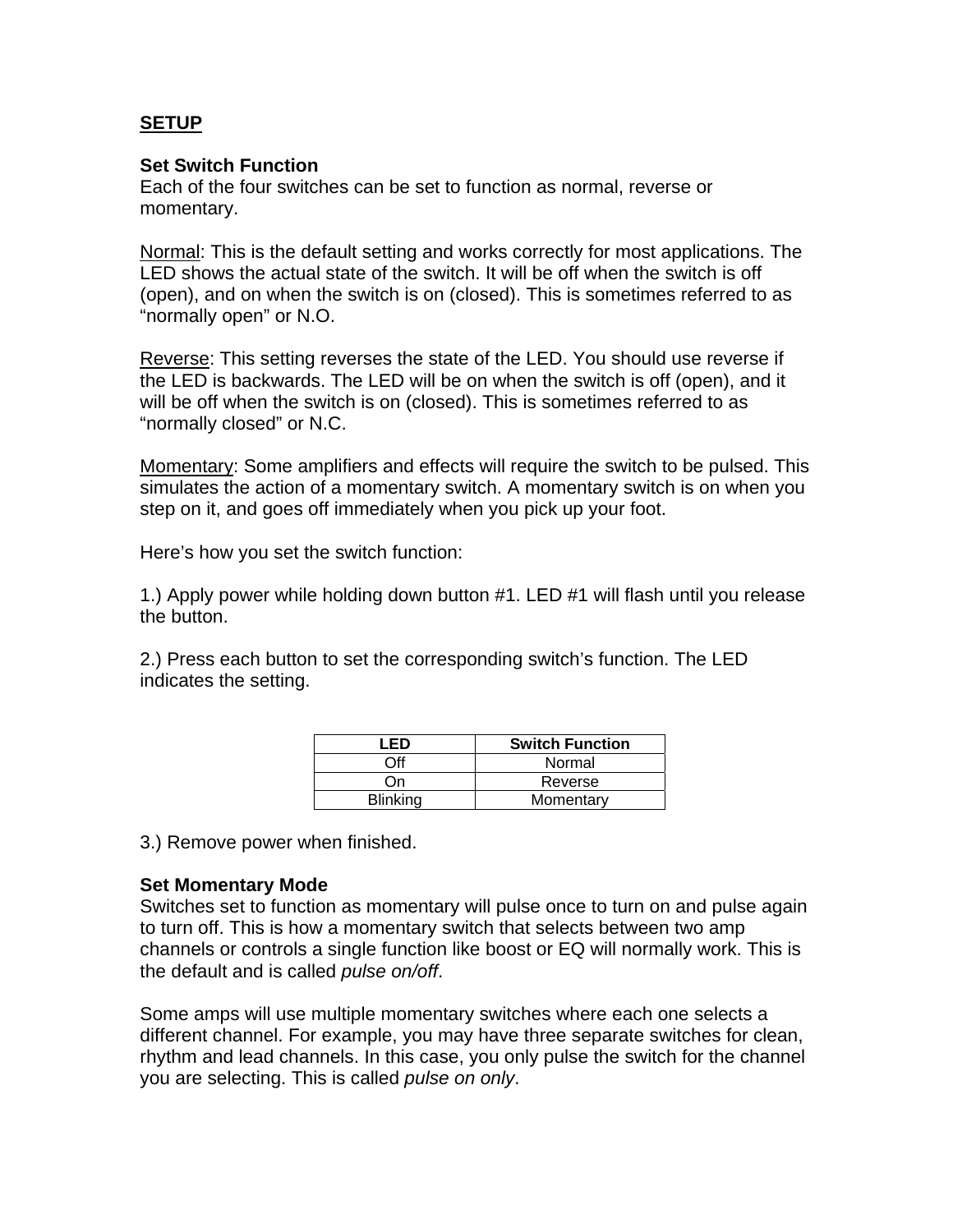Here's how to select between the two momentary modes:

1.) Apply power while holding down button #3. LED #3 will flash until you release the button.

2.) Press button #3 to select the mode.

| <b>Momentary Mode</b> | LED#3 |
|-----------------------|-------|
| Pulse ON/OFF          | OFF   |
| Pulse ON only         | ΩN    |

3.) Remove power when finished.

#### **Set MIDI Channel**

MIDI program change and control change messages include a channel number, 1 through 16. Control Switcher will only respond to messages received on its specified channel.

The default MIDI channel is 1.

*Note: When Control Switcher is being controlled by a Voodoo Lab Commander or Ground Control Pro, its MIDI channel is ignored.* 

Here's how you set the MIDI channel:

1.) Apply power while holding down button #2. LED #2 will flash until you release the button.

2.) Find your desired MIDI channel from the table and press each button to match.

| <b>MIDI</b>    | <b>LED#1</b> | LED#2      | LED#3      | LED#4      |
|----------------|--------------|------------|------------|------------|
| <b>Channel</b> |              |            |            |            |
|                | <b>OFF</b>   | <b>OFF</b> | <b>OFF</b> | <b>OFF</b> |
| $\overline{2}$ | ON           | <b>OFF</b> | <b>OFF</b> | <b>OFF</b> |
| 3              | <b>OFF</b>   | ON         | <b>OFF</b> | <b>OFF</b> |
| 4              | <b>ON</b>    | ON         | <b>OFF</b> | <b>OFF</b> |
| 5              | <b>OFF</b>   | <b>OFF</b> | ON         | <b>OFF</b> |
| 6              | ON           | <b>OFF</b> | ON         | <b>OFF</b> |
| $\overline{7}$ | <b>OFF</b>   | ON         | <b>ON</b>  | <b>OFF</b> |
| 8              | ON           | ON         | ON         | <b>OFF</b> |
| 9              | <b>OFF</b>   | <b>OFF</b> | <b>OFF</b> | ON         |
| 10             | <b>ON</b>    | <b>OFF</b> | <b>OFF</b> | ON         |
| 11             | <b>OFF</b>   | ON         | <b>OFF</b> | ON         |
| 12             | ON           | ON         | <b>OFF</b> | ON         |
| 13             | <b>OFF</b>   | <b>OFF</b> | ON         | ON         |
| 14             | ON           | <b>OFF</b> | ON         | ON         |
| 15             | <b>OFF</b>   | ON         | ON         | ON         |
| 16             | ON           | ON         | ON         | ON         |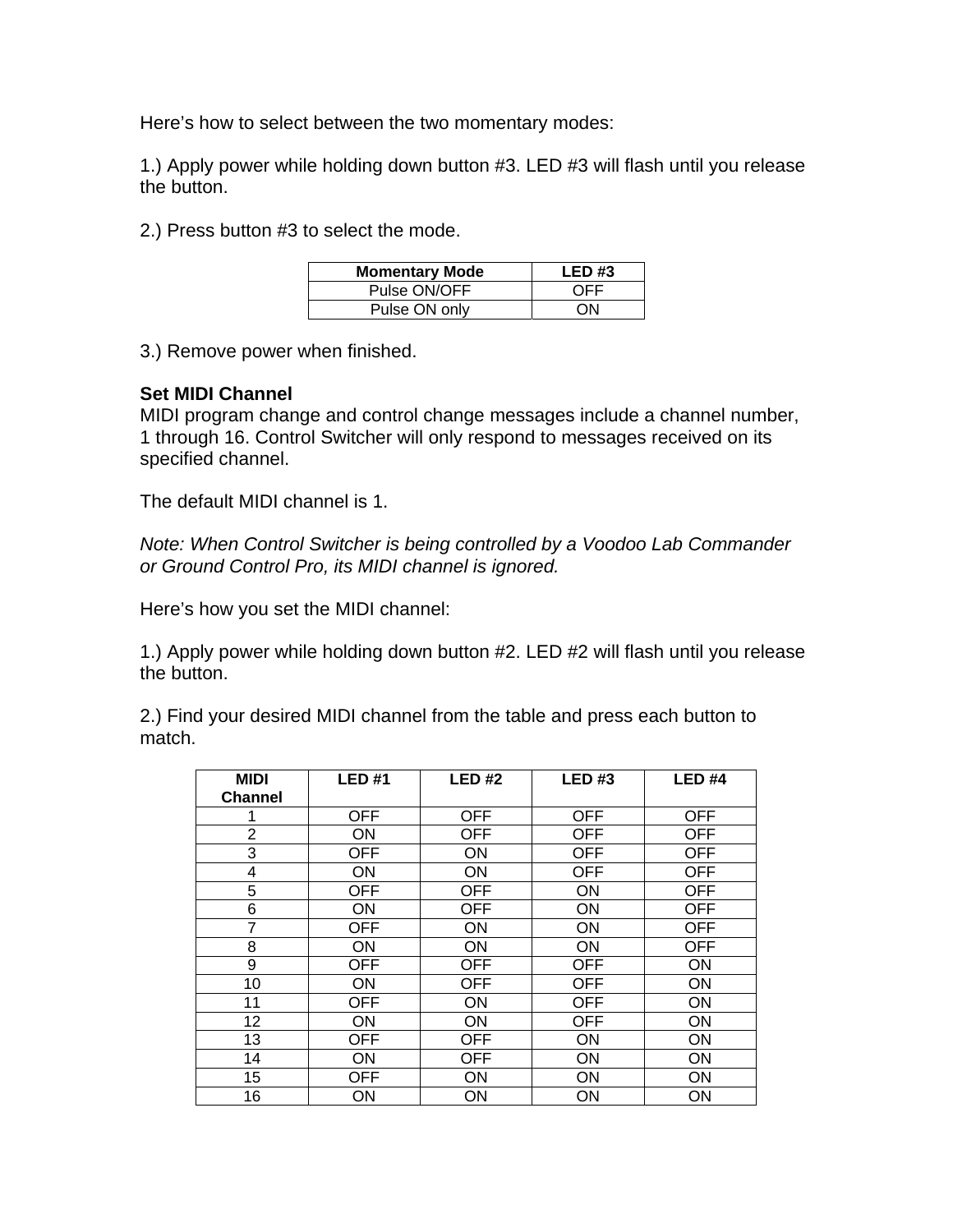3.) Remove power when finished.

#### **MIDI Program Change and Control Change Enable**

You can set whether Control Switcher responds to MIDI program change (PC), control change (CC), both message types, or none.

*Note: When using Voodoo Lab Ground Control Pro or Commander, you should disable both PC and CC to take advantage of plug-and-play compatibility.* 

The default is both PC and CC disabled.

PC messages are used to recall preset conbinations of switch settings stored in Control Switcher. This is commonly done with simple foot controllers that are not capable of sending preset combinations of CC messages.

CC messages allow direct control of individual switches from your foot controller. For example, this lets you use instant access buttons (IA) on your foot controller to turn amp functions on and off.

Here's how you set which MIDI messages Control Switcher will respond to:

1.) Apply power while holding down button #3. LED #3 will flash until you release the button.

2.) Press buttons #1 and #2 according to this table.

| <b>Function</b>       | LED#1      | LED#2 |
|-----------------------|------------|-------|
| None (plug-and-play)* | <b>DEE</b> | OFF   |
| PC only               | ΟN         | ∩FF   |
| CC only               |            | ٦N    |
| Both PC & CC          | nn.        |       |

*\*None is the correct setting for Voodoo Lab controllers only.* 

3.) Remove power when finished.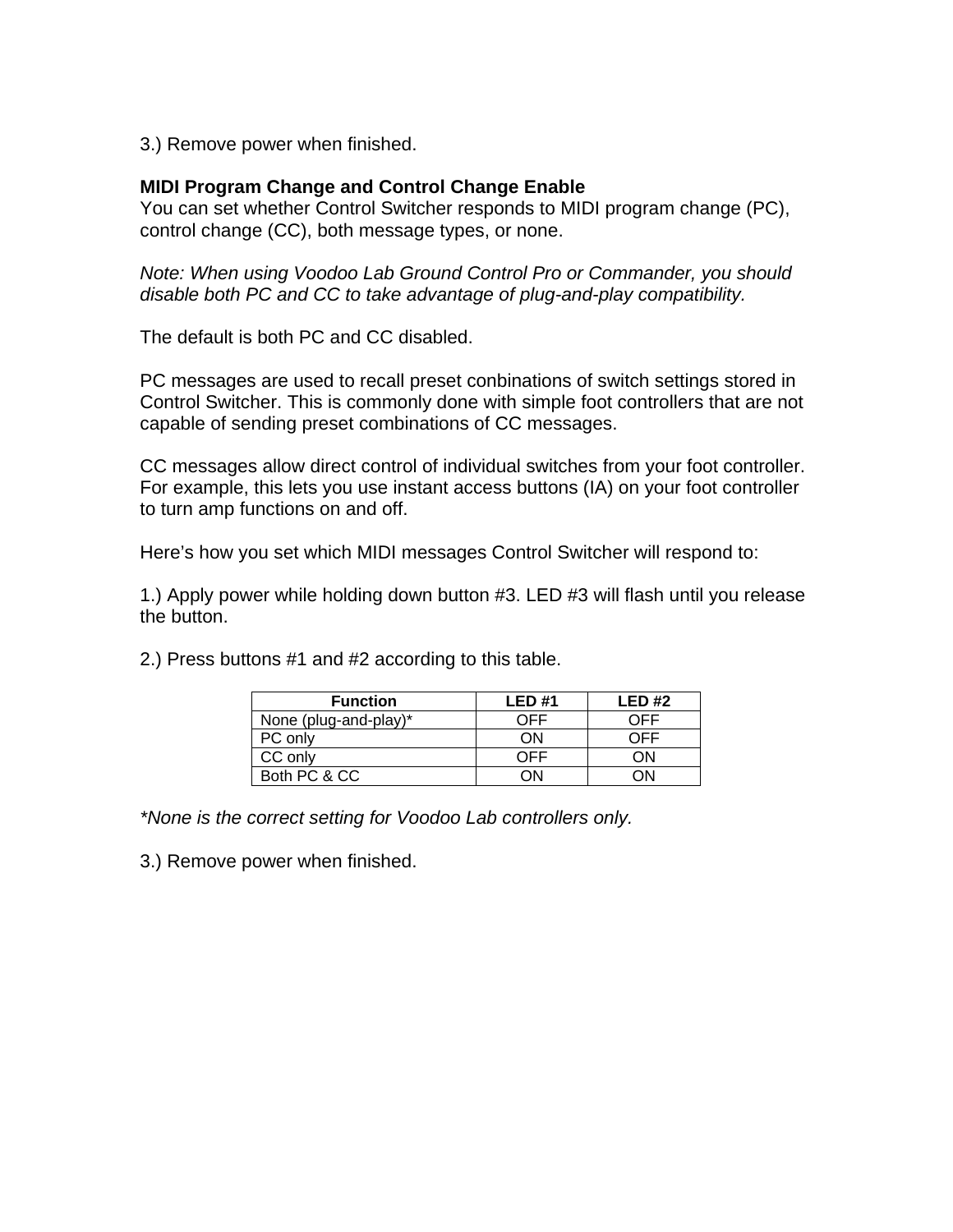#### **Select Control Change Numbers**

Each MIDI control change (CC) message includes a controller number which specifies the Control Switcher switch to turn on or off. You can select from eight different groups of CC numbers.

The default group is CC numbers 80-83, which means that 80 controls switch #1, 81 controls switch #2, 82 controls switch #3, and 83 controls switch #4.

If you are using a Ground Control Pro, each group of CC numbers corresponds to a set of four GCX loops. This allows you to force Control Switcher to respond as if it were the specified GCX.

Here's how you select which CC numbers Control Switcher will respond to:

1.) Apply power while holding down button #4. LED #4 will flash until you release the button.

| CC#   | <b>LED #1</b> | LED#2      | LED#3      | <b>GCX Loops</b> |
|-------|---------------|------------|------------|------------------|
| 80-83 | <b>OFF</b>    | <b>OFF</b> | <b>OFF</b> | GCX#1 Loops 1-4  |
| 84-87 | <b>OFF</b>    | <b>OFF</b> | <b>ON</b>  | GCX#1 Loops 5-8  |
| 88-91 | <b>OFF</b>    | ON         | <b>OFF</b> | GCX#2 Loops 1-4  |
| 92-95 | <b>OFF</b>    | ON         | <b>ON</b>  | GCX#2 Loops 5-8  |
| 64-67 | <b>ON</b>     | <b>OFF</b> | <b>OFF</b> | GCX#3 Loops 1-4  |
| 68-71 | <b>ON</b>     | <b>OFF</b> | <b>ON</b>  | GCX#3 Loops 5-8  |
| 56-59 | <b>ON</b>     | ON         | <b>OFF</b> | GCX#4 Loops 1-4  |
| 60-63 | ON            | ON         | ΟN         | GCX#4 Loops 5-8  |

2.) Press buttons 1, 2 and 3 according to this table.

3.) Remove power when finished.

#### **Factory Reset**

You can restore all of the factory default settings and clear any saved presets by the following steps:

- 1.) Apply power while holding down both buttons #2 and #3.
- 2.) LED #1 will be on. Press button #1.
- 3.) Press buttons #2, #3 and #4 as each LED comes on.
- 4.) LEDs will blink and then stay on. Remove power.